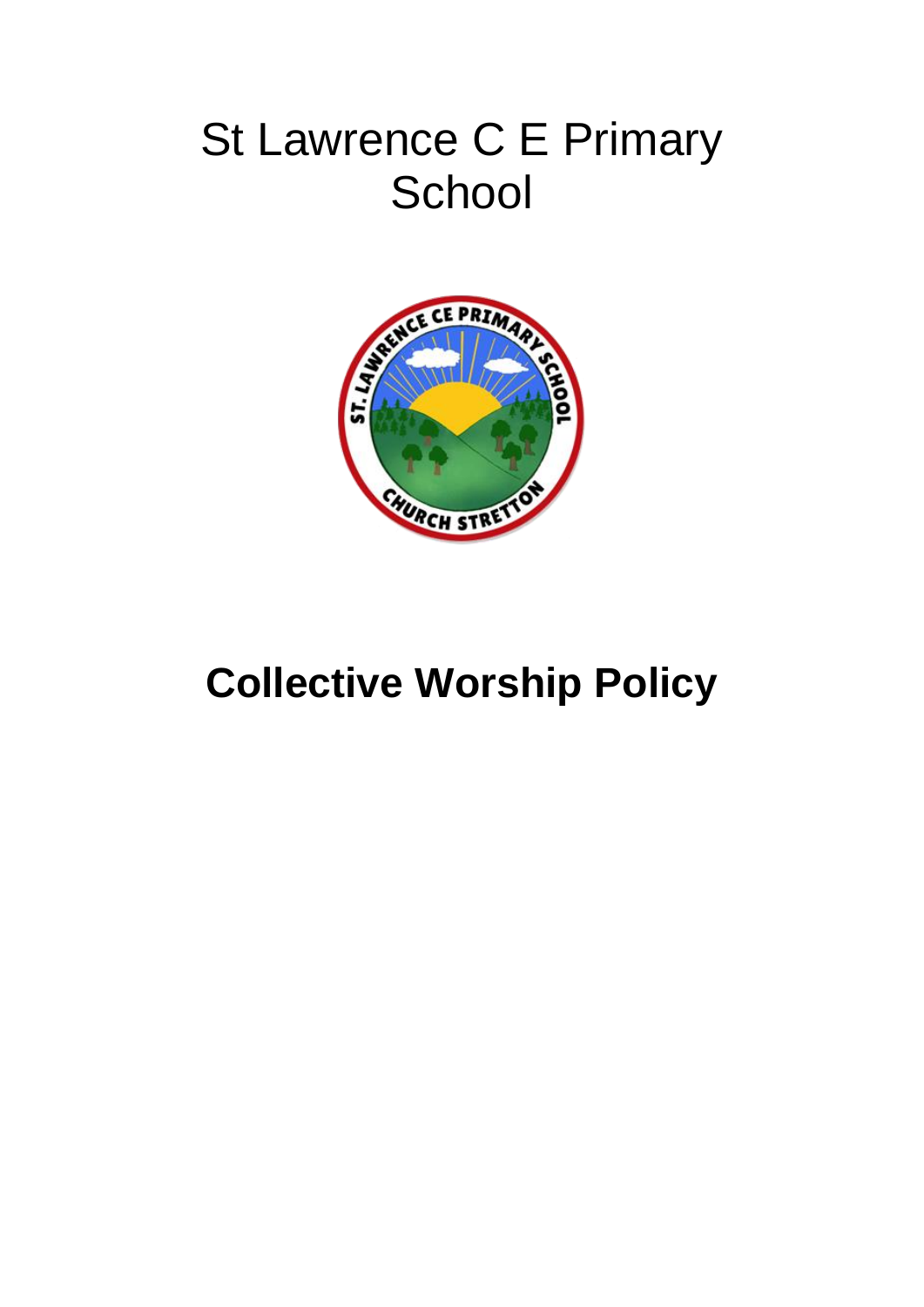*Recognising its historic foundation, the school will preserve and develop its religious character in accordance with the principles of the Church of England and in partnership with the Church at parish and diocesan level.*

*Our school aims to serve its community by providing an education of the highest quality within the context of Christian beliefs and practice. It encourages an understanding of the meaning and significance of faith and promotes Christian values through the experience it offers to all its pupils.*

#### **Why do we offer collective worship?**

The sharing of daily collective worship is an important part of our school's life:

- $\triangleright$  It offers an opportunity to support and affirm our Christian ethos and values.
- $\triangleright$  It is a special time within the school day for us to share a spiritual and reflective space as a community.
- $\triangleright$  It provides a unique context for exploring events and experiences that are significant to the children, the school, the church and the wider community.

#### **How do we offer and conduct collective worship?**

Our collective worship happens in a variety of places with groupings based on the various needs of staff and children.

During the week, children and staff gather in a variety of groupings for acts of Collective Worship. These acts of worship with Christian festivals and also link with the 'St Lawrence Way' a learning model created by staff, children and governors and church governors.

#### **Monday**

*Celebration assembly*

Whole school assembly all staff present

- $\triangleright$  School certificates
- $\triangleright$  School news
- Outside achievements
- $\triangleright$  Singing of hymns
- $\triangleright$  Presentation of 'big question' from OTB (Open the Book) theme e.g.  $-$ "Is it ever O.K to break a promise?"
- $\triangleright$  A period of prayer and reflection.

#### **Tuesday**

#### *Singing assembly*

Selected school hymns sung in preparation for 'Hymns on the Hill' and other services as well as including a period of prayer and reflection. These hymns include

- 'Who put the colours in the rainbow'
- $\triangleright$  'Oh happy day'
- $\triangleright$  'Our god is a great big god'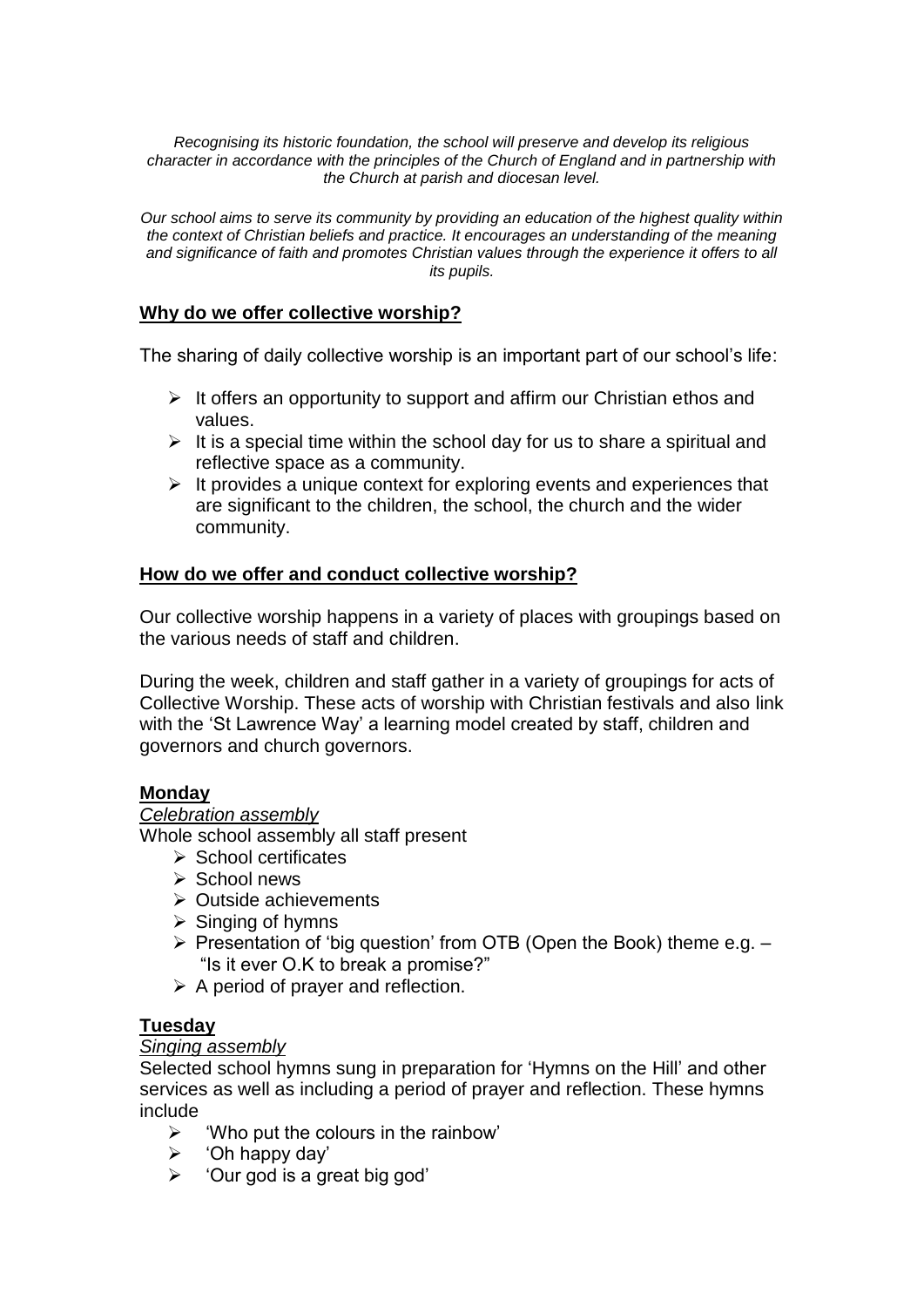- $\triangleright$  'We shall go out with joy'
- > 'One more step'
- 'Give me oil'
- 'Shine Jesus shine'

## **Wednesday**

## *Class discussion*

Pupils and teachers in class rooms discuss/reflect and answer the big question presented in Monday's assembly that link to a bible story as well as including a periods of prayer and reflection.

## **Thursday**

*Key Stage assembly*

These cater for religious festivals from the following faiths.

- 1. Christianity
- 2. Sikhism
- 3. Islam
- 4. Hinduism
- 5. Buddhism
- 6. Native spirituality

There is always discussion on the similarities and differences with Christianity as well as prayer and reflection.

## **Friday**

*Worship assembly* Whole school service

- $\triangleright$  Bible story performed by the Open The Book team
- $\triangleright$  School hymns sung
- $\triangleright$  Discussion of bible story message
- $\triangleright$  Period of reflection and class prayers
- $\triangleright$  The Lord's Prayer delivered by one class in a style of its choosing.

#### *Worship Content*

Our worship times have distinctive elements which emphasise our distinctive our Church of England status and our Christian ethos.

- $\triangleright$  The use of familiar prayers over the course of the year, and which children can gain confidence and join in with.
- $\triangleright$  Spontaneous prayers which focus on an event whether local, national or international that requires thought and reflection.
- $\triangleright$  The use of themes which reflect the Church's calendar.
- $\triangleright$  Regular acts of collective worship, which take place in St. Laurence's Church in Church Stretton. For example Harvest, Christmas, Easter and Remembrance Day.
- $\triangleright$  The learning and singing of a variety of traditional and new worship songs for use in our collective worship.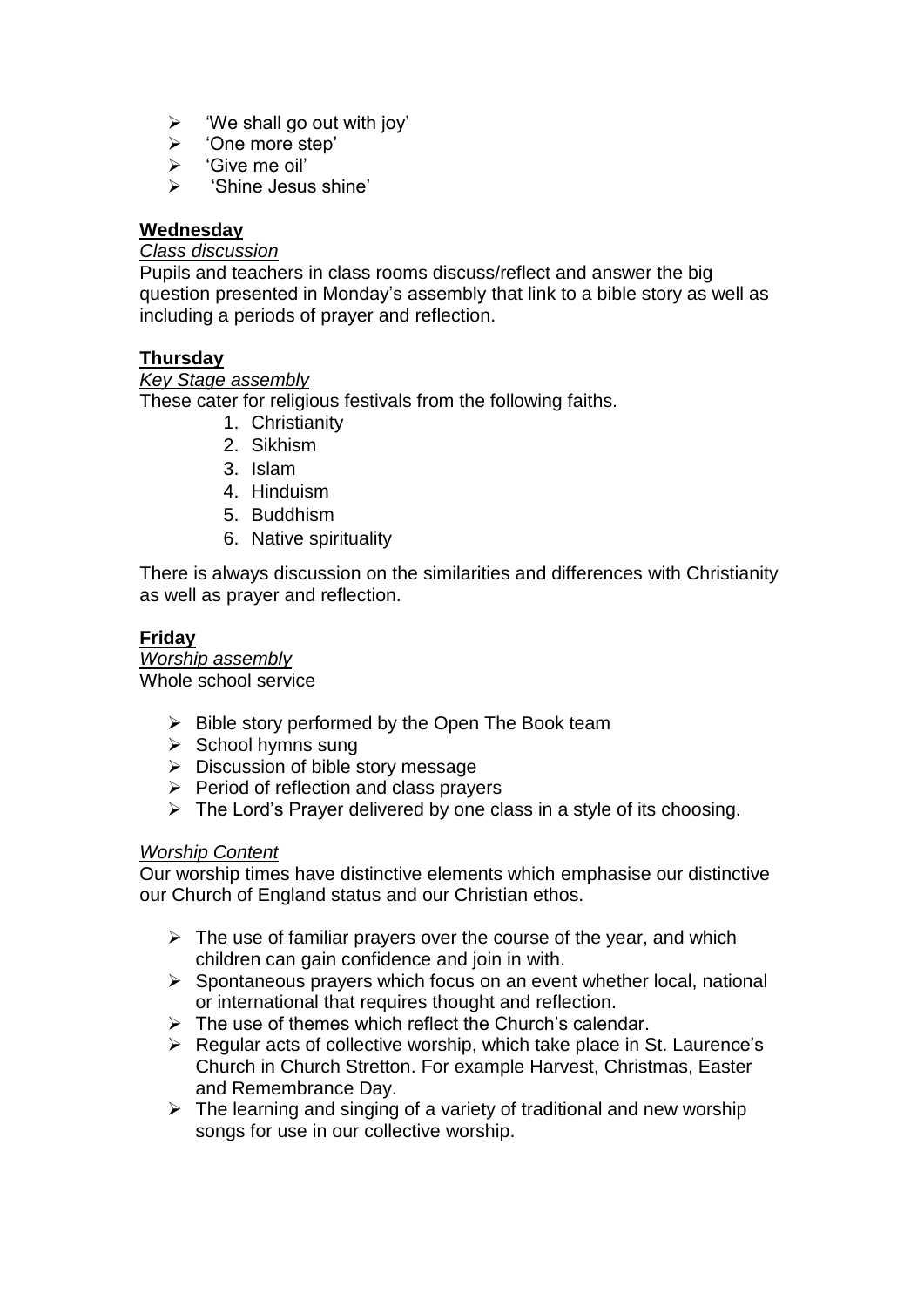- The involvement of our rectors; other members of Church Stretton's Local Ministry Team and the Open the Book team, in leading acts of worship in school.
- $\triangleright$  A style of worship which includes time to listen, to share, to read from the Bible, to pray, to sing and to actively join in.
- $\triangleright$  The inclusion of the local community through invitation to Hymns on the Hill and Carols in the Square.
- Year 6 leavers' service at Hereford Cathedral.

## **A multi-sensory time**

We believe it is important to us that our collective worship sessions are delivered in different ways to engage all pupils and therefore recognise the need for providing multi-sensory experiences for our children. Our worship times may use:

- $\triangleright$  music
- $\triangleright$  acting and drama
- $\triangleright$  discussion
- $\triangleright$  stories
- $\triangleright$  tapes, CDs and DVDs etc
- $\geq$  adult-led times
- $\triangleright$  child-led times
- $\triangleright$  time for reflection and prayer
- $\triangleright$  visual aids e.g. candles, pictures, fabrics, photographs etc
- $\ge$  games
- $\triangleright$  website information and pictures etc.

Not every act of worship will include every element! However, over the weeks and terms the children will receive a balance of input which we hope will enable all children to engage with our worship sessions.

## **Where?**

- $\triangleright$  Acts of worship will often take place in the school hall as this the best space for very large groups.
- $\triangleright$  Individual classrooms may be used for class worship times.
- $\triangleright$  Outdoor environments will be used for worship we like to climb the local hills and explore the awe and wonder of the stunning natural surroundings.
- $\triangleright$  St. Laurence's church is used for acts of worship across the year, including Christmas performances, and services, end of year service and Easter workshops.

The use of the school hall, and of classrooms, presents particular challenges in terms of creating an environment conducive for collective worship. As multipurpose spaces they can be hard to mark as distinctively different when offering worship times. We use displays and focus objects to help mark our worship time as special. We have the expectation that the children approach